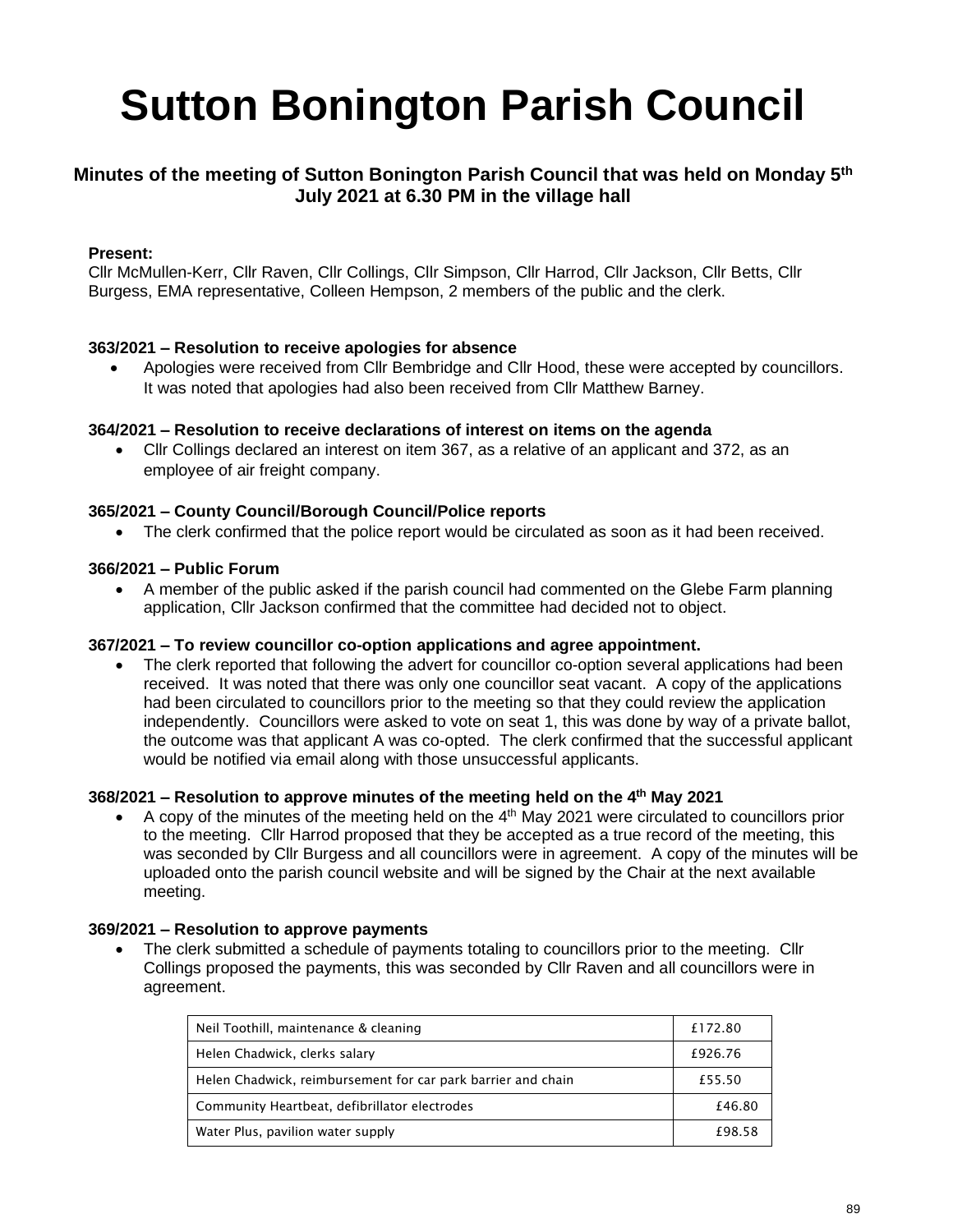| British Gas, pavilion electricity supply                                 | £70.60    |
|--------------------------------------------------------------------------|-----------|
| Kents Services, mowing                                                   | £516.00   |
| HMRC, PAYE                                                               | £257.71   |
| Sutton Bonington Primary School, donation towards inspirational workshop | £250.00   |
| <b>TOTAL</b>                                                             | £2,394.75 |

#### **370/2021 – Resolution to approve quotation for installation of power supply at the Jubilee Tree by Western Power**

- Cllr Harrod reported that she had now received a further quote from Via for £2,571.67 for all civil works, including the excavation required for the feeder pillar and ducting. Excavation will take place over the footpath, so once the ducting and feeder pillar have been installed, Via will reinstate the footpath. (Reinstatement includes re-tarring the surface and putting any stones and slabs back in place.)
- It was noted that the parish council will have to supply the actual tree lights.
- Cllr Betts proposed that we accept the quote and Via to proceed with the works, this was seconded by Cllr Simpson.

## **371/2021 – Resolution to approve quote for the hedge works at the alloments and the playing field**

- The clerk reported that additional quotes had been received the work which is to flail both sides and top of the hedge bordering the allotments on one side and the footpath on the other side and to flail the top of all the boundary hedges in the playing fields/meadow/orchard, total length in the region of 1000m/1200m
- Cllr Raven proposed that quote C (£350) be accepted, this was seconded by Cllr Betts and all councillors were in agreement. The clerk will liaise with all contractors.

#### **372/20121– Update from meeting with EMA**

- Cllr Jackson reported that he and the Chair had attended a virtual meeting with colleagues from EMA and it was noted that:
	- Cargo flights are up 19% this year
	- Larger and noisier planes being used but apparently all still within the noise guidelines
	- Runway 09 is being used more due to wind direction
	- Excess charges/penalties to aircraft resulted in some £90k which is now within the Community Fund
	- The next deadline for applications for grants from the Community Fund is the  $20<sup>th</sup>$  September
	- There wa a lot of discussion about the future airspace consultation and the parish council can be involved from 2023
- Cllr Jackson introduced Colleen Hempson from EMA to the meeting who reported that the airport has been significantly affected by COVID and that losses are in the region of £1m per day. Colleen Hempson commented that there has been a significant increase in the number of complaints being received regarding the change in flight paths but that they are all within the boundaris allowed.
- Colleen Hempson reiterated that the parish council will be invited to submit comments as part of the Governments Future Airspace Programme.

#### **373/2021 – Update on anti social behaviour at the playground and review of the car park being locked**

- The clerk reported that the entrance to the playground car park is being locked overnight on Friday and Saturday. Councillors discussed whether this should continue and it was agreed that it would be good to continue locking the car park over the summer holidays and to review it at a later date.
- The Chair asked for our thanks to be minuted to the resident who is locking and unlocking the car park.

#### **374/2021 – Update on Sutton Bonington Fibre Broadband and agree actions**

• Cllr Jackson reported that 18 months when this was first addressed the village qualified for the installation of fibre broadband but we have since been informed that the village no longer qualifies.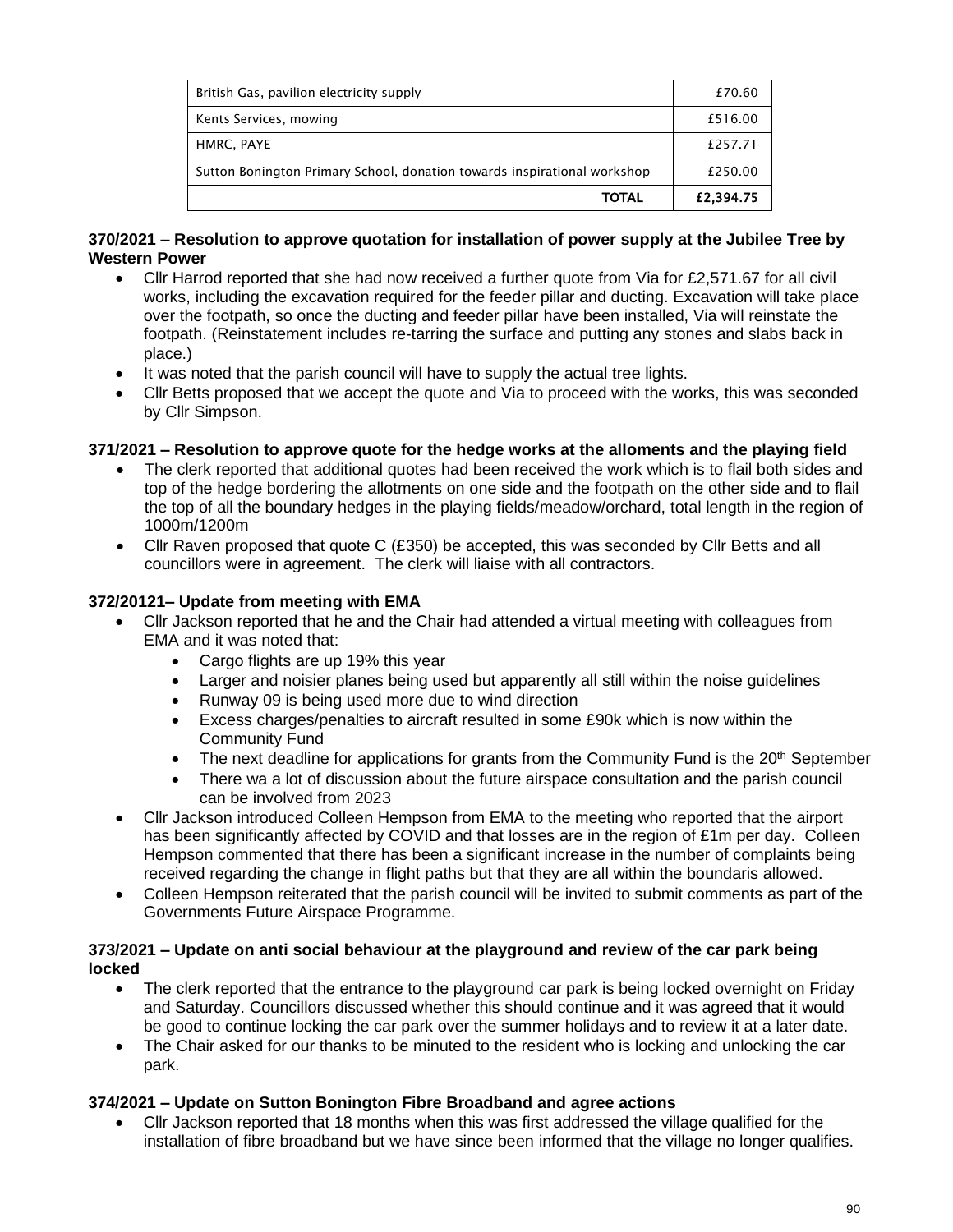• The Local MP, Ruth Edwards has written to BT Openreach about this.

## **375/2021 – To discuss the rubbish issues at Diamond Wood/the river and agree actions**

• Cllr Collings reported that there have been a lot of comments on social media about the amount of rubbish that is being left in Diamond Wood and along the river. It was noted that whilst these areas are not the responsibility of the parish council they would contact the University of Nottingham about additional litter picks.

## **376/2021 – To discuss the speed gun and agree actions**

- Cllr Harrod had asked whether it would be possible to have the speed gun back in the village. Cllr Raven reported that he has the gun but that it does need a new battery which will cost approximately £75 + VAT. It was noted that anyone wishing to use the speed gun would need to be trained.
- Councillors agreed that it would be good to have this available again in the village. Cllr Raven agreed to source a battery. Cllr Harrod agreed to liaise with PC Kelly Carlile about the training and would recruit some volunteers.

#### **377/2021 – To discuss the Local Government Boundary Commission for England (LGBVE) public consultation to maintain the current pattern of electoral wards for the Borough and agree response**

• The clerk circulated details of the consultation prior to the meeting and councillors agreed to submit comments to the clerk by the 12<sup>th</sup> July.

#### **378/2021 – To discuss the consultation on the proposed update of the RBC laws around dog control and dog fouling: proposal to introduce a Public Space Protection Order (PSPO) on areas open to the public**

• The clerk circulated details of the PSPO proposal by RBC to councillors prior to the meeting. Cllr Jackson commented that the planning committee had discussed the proposal and taking on councillors comments it had agreed not to adopt the PSPO at this time but that this can be reviewed in the future. It was also noted that there is no one to enforce any orders that adopted.

## **379/2021 – Working Party updates**

• A copy of the working party updates had been circulated to councillors prior to the meeting and added to the website. There were no further comments.

## **380/2021 – Planning & land**

It was noted that a copy of planning applications had been circulated to councillors as they were received. The planning committee reviewed the applications and it was noted that:

- **Park Lane Development -** Still no detailed planning application submitted, which was due in by end of May, then end of June. Ideas please for what the village would like to see the substantial CIL and S106 monies spent on that should become available when the development commences
- **Cycle Track Soar Lane Jubilee Woods -** We hear that this is now very unlikely to proceed
- **Verges -** Western Power need another chase as some verges remain in need of restoration, the developer of College Road has reseeded the verges albeit poorly
- **Zouch Bridge Replacement -** Leicestershire CC now seriously considering repairing the existing bridge as cost of replacement bridge tenders were too high.
- **4 College Road -** revised application for reduction in ridge height of new house. The PC objected on grounds it would be out of character
- **Sutton Fields House The Lodge -** Certificate of Lawfulness for garden intruding into open countryside. The PC to Object on the grounds of both being into open countryside and another blatant attempt to override the planning rules with a retrospective application
- **10 Landcroft Lane -** new dwelling with revised lower height ridge height. The ridge height has been reduced by 1.00m (8.8m to 7.8m), however we should still object as per the previous reasons of massing height etc
- **4 Park Lane -** new very large dwelling, the PC have Objected
- **Overhead cables and pylons -** WPD have asked for permission to access one of their pylons in the Orchard to the rear of the playing fields. They probably do have rights of access anyway. The